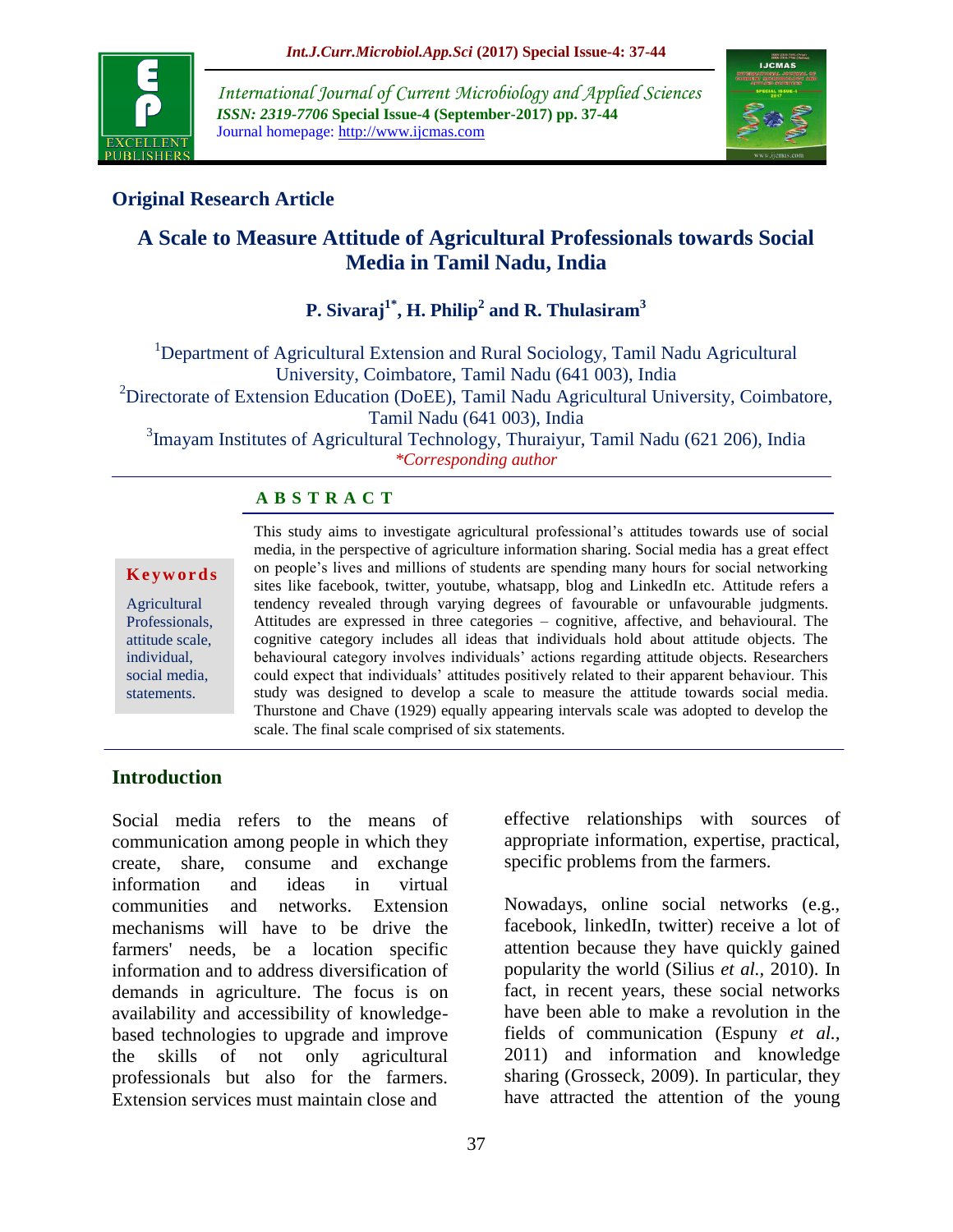generation (Hamid *et al.,* 2009) as well as university students (Brady *et al.,* 2010) because of their interactive and multidimensional characteristic; these networks allow their enthusiastic users, all familiar with the fast growing world of technology and internet, to freely and quickly share, with their family members, friends and colleagues, the most significant moments of their lives, in addition to their ideas, opinions and beliefs.

Educators and institutional administrators are increasingly promoting and trying out social media tools in attempts to open up communication channels, to tie students closer to their institution and to engage students more in their classes (Junco *et al.,* 2010; Junco, 2012a). Such tools include, for instance, the popular among students "Facebook" application and the micro blogging tool "Twitter." Reasons often given for using such tools in an educational setting include the need to meet students where they already are (Bodle, 2011), especially in the online spaces they inhabit. Research-based evidence from the usefulness of social media implementations for learning purposes, however, remains limited (Hew, 2011; Junco, *et al.,* 2010).

Hence, the majority of research conducted so far relating to use of social media within education has been focused on engagement or social presence. Examples include Walter and Barazova"s (2008) study on how social media allows for propinquity within groups and addresses the perceived impact on social presence. Researchers have also looked at number of tweets and their communicative purposes (Boyd *et al.,* 2010; Honeycutt and Herring, 2009) and instances of job postings over LinkedIn, a social network for professionals analyzing qualifications needed as specified by employers (Wakefield *et al.,* 2012).

A total of 30 statements resulted after deletion of 52 statements as per the criteria suggested by Edwards (1969), and were sent to 50 agricultural personalities working in Tamil Nadu Agricultural University for the critical evaluation of statements on a 5 point continuum. Tamil Nadu Agricultural University is one of the pioneering institutes in India making development in agricultural Research, Education and Extension in Tamil Nadu. It is inventing more number of scientific technologies in the field of agriculture through the support of innovative scientists. An attitude scale was developed by using equal appearing interval method.

## **Materials and Methods**

## **Computation of attitude scale**

The scale was constructed by following "Equal Appearing Interval" scaling technique developed by Thurstone and Chave (1929). For the purpose, attitude was operationalised as the mental disposition of the students about social media in varying degrees of favourableness or unfavourableness. Possible statements concerning the psychological object "Social media" with respect to the psychological and economical domains were collected based on the review of literature and discussion with scientists. In total, 52 statements were collected which were organized and structured in the form of attitude items.

The items were screened by following the informal criteria suggested by Edward"s (1969) for editing the statements to be used in the construction of the attitude scale. Based on the screening 30 items were selected which formed the universe of the content. The 30 statements were then subjected to judges' opinion on a five-point continuum ranging from most unfavourable to most favourable. The items were screened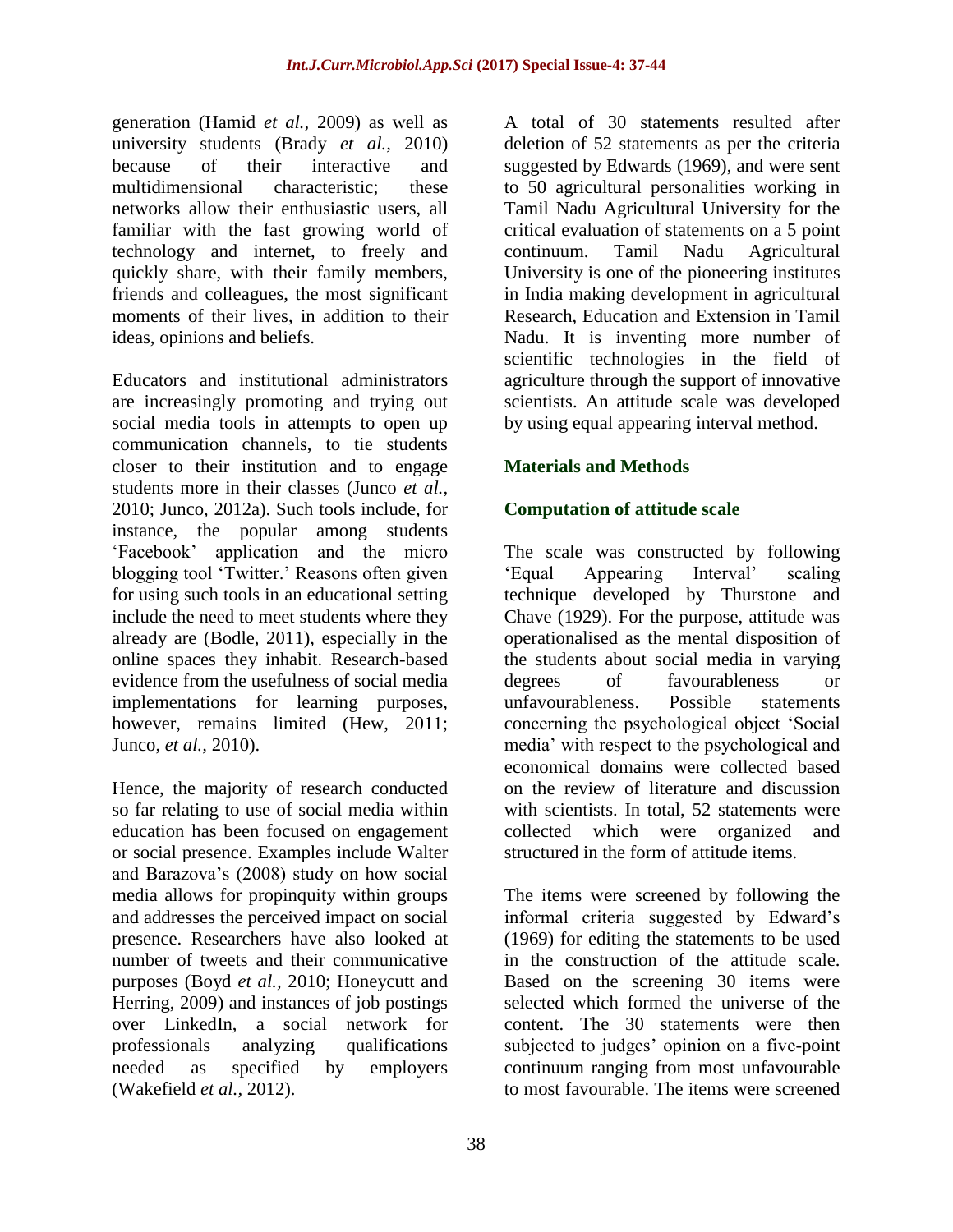by following the informal criteria suggested by Edwards (1969) for editing the statements to be used in the construction of the attitude scale. The list of statements was sent to 50 judges who comprised of 50 scientists of Tamil Nadu Agricultural University. Among the 50 judges 30 judges responded by sending their judgments. Based on the judgments the 'S' and 'Q' values for each statement were calculated by applying the equal appearing scale Interval formula as suggested by Thurstone and Chave (1929). Individual statements obtained scale and "Q" value (Table 1).

$$
S = l + \left[\frac{0.5 - \sum pb}{pw}\right]
$$

Where,

S – The median or scale value of the statement

 $l$  – The lower limit of the interval in which the median falls

 $\Sigma$ <sub>pb</sub> – The sum of the proportions below the interval in which the median falls

Pw – The proportion within the interval in which the median falls

i – The width of the interval and is assumed to be equal to 1.0

 $Q = C_{75} - C_{25}$ 

Where,

Q – Interquartile range

$$
C_{75} - \text{the} 75^{\text{th}} \text{centile},
$$
  

$$
C_{75} = l + \left[ 0.75 - \frac{\sum pb}{pw} \right] i
$$

 $C_{25}$  – the  $25^{\text{th}}$ 

$$
centile, C_{25} = l + \left[ 0.25 - \frac{\Sigma p b}{p w} \right] i
$$

The computed scale and Q values are tabulated in Table 2.

#### **Results and Discussion**

### **Selection of attitude items**

The attitude items to be included in the final attitude scale were selected based on the distribution of scale values uniformly along the psychological continuum and high scale values and smaller "Q" values. The scale values were arranged in descending order of magnitude and the difference between the successive scale values and the cumulative total of the computed differences were worked out. Since the selected scale values should have equal appearing interval and distributed uniformly along the psychological continuum it was necessary to form six compartments so as to select six statements with one statement from each of the compartment.

The basis for forming the compartments was that each compartment should be equally spaced in the continuum. For this purpose (Table 2) the difference between the highest scale value (4.11) and the lowest scale value (1.214) was worked out. The difference values obtained (0.482) was divided by six. This formed the width of the first class interval. The second interval was worked out by adding the value with the width of the first class interval. Subsequently all the six intervals were worked out. (Six Compartments: Compartment  $1 = 0.482$ , Compartment  $2 = 0.482 + 0.482 = 0.964$ , Compartment  $3 = 0.482 + 0.482 + 0.482 =$ 1.446, Compartment 4 = 0.482 + 0.482  $+0.482 +0.482 = 1.928$ , Compartment 5 =  $0.482 + 0.482 + 0.482 + 0.482 + 0.482 = 2.41$ , Compartment  $6 = 0.482 + 0.482 + 0.482$  $+0.482+0.482+0.482 = 2.892$ . Each class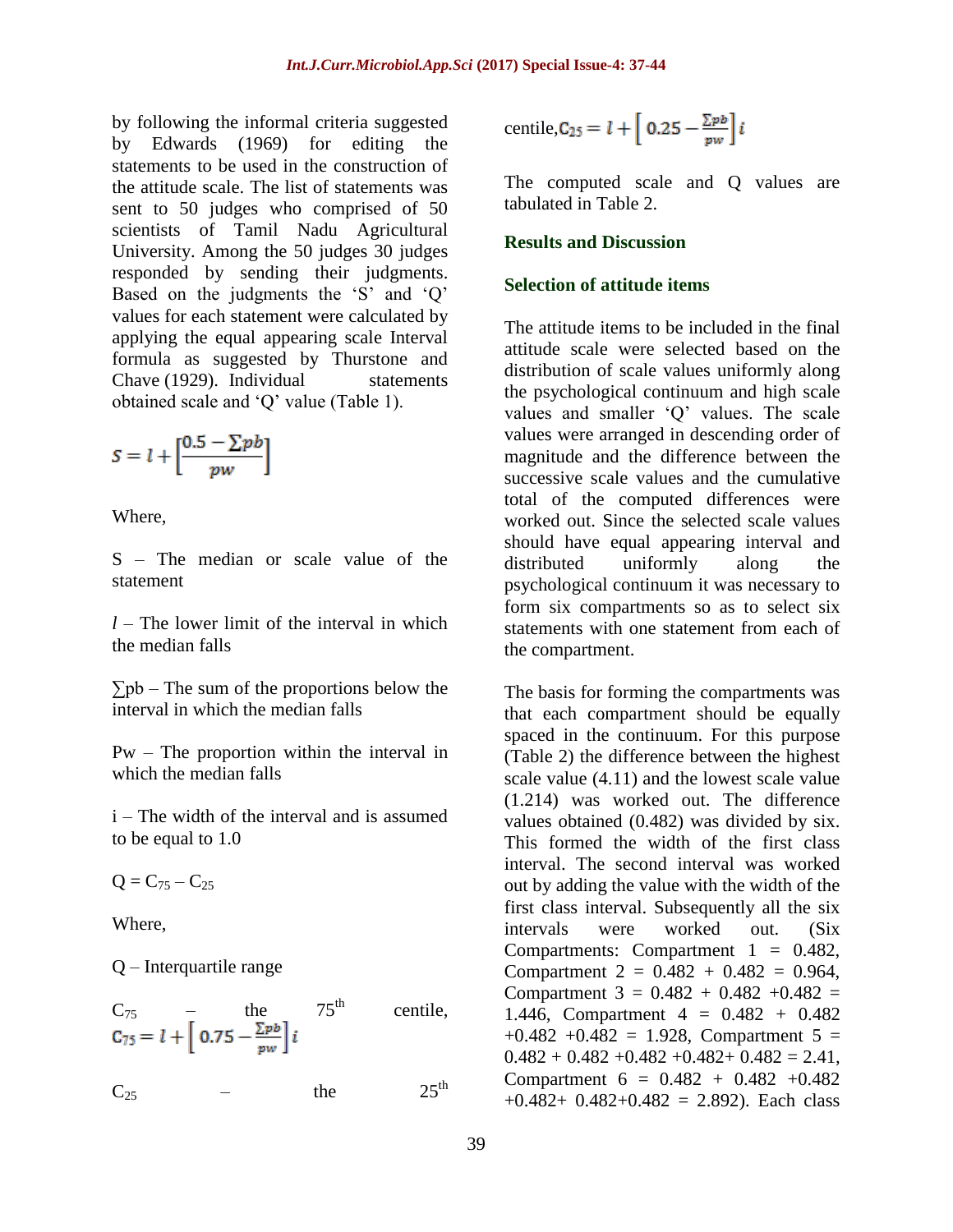interval represented a compartment for the selection of the attitude items. So this formed the first compartment and similarly six compartments were worked out.

To select the attitude items from the six compartments the scale values and the corresponding "Q" values were considered. Based on the criteria already mentioned items having high scale values and low "Q" values were selected with one item from each compartment. Care was taken to ensure that the selected items represented the universe of content and covered the psychological and economical domains of social media. Thereby six items were selected with equal appearing interval and with a uniform distribution along the psychological continuum. The attitude scale thus constructed is given in Table 3.

#### **Reliability of the scale**

According to Singh (2008) coated that reliability of the scale was determined by split-half method. It may be prohibitively expensive or inconvenient to administer a test twice to estimate its reliability. Also, practice effects or other changes between Odd and Even might invalidate test-retest estimates of reliability.

#### **Table.1** Individual statements obtained scale and 'Q' value

| Statement No. | <b>Statements</b>                                              | <b>Scale value</b> | 'Q' value |
|---------------|----------------------------------------------------------------|--------------------|-----------|
| 1.            | Exchange of information is more in social media                | 1.214              | 0.860     |
| 2.            | Criminal activities increase due to social media               | 4.07               | 1.034     |
| 3.            | Social media helps to access information easily                | 1.293              | 1.204     |
| 4.            | Time spent on social media is merely waste                     | 2.27               | 1.826     |
| 5.            | Social media provides good entertainment platform              | 1.877              | 1.019     |
| 6.            | Social media provide low cost information exchange             | 1.965              | 1.37      |
| 7.            | Illiterate can understand information easily                   | 2.169              | 2.43      |
| 8.            | I become addicted to social media by often using               | 3.25               | 2.355     |
| 9.            | Emergency communication possible through social media          | 4.11               | 2.875     |
| 10.           | Social media will reduce book reading habit                    | 1.69               | 1.30      |
| 11.           | More job opportunities are available through social media      | 1.681              | 1.3       |
| 12.           | Hand writing is spoiled while using only social media          | 3.20               | 2.391     |
| 13.           | Social media helps to connect people anywhere at any time      | 1.246              | 0.453     |
| 14.           | Marketing will be easy advertise through social media          | 1.50               | 0.125     |
| 15.           | Awareness creation is more in social media                     | 1.732              | 1.189     |
| 16.           | I don't trust social media activities                          | 1.50               | 1.425     |
| 17.           | Lack of interpersonal relationship in social media             | 3.418              | 1.415     |
| 18.           | One can help the farmers by information sharing                | 1.425              | 1.174     |
| 19.           | Credibility of information less in social media                | 3.266              | 1.62      |
| 20.           | Social media affect my personal life                           | 2.436              | 2.125     |
| 21.           | Social media provides more number of friends                   | 1.89               | 1.72      |
| 22.           | One can easily get depressed through social media              | 2.88               | 1.95      |
| 23.           | I involved in extracurricular activities by using social media | 2.33               | 1.35      |
| 24.           | Social media restricts sharing of personal information         | 3.52               | 1.87      |
| 25.           | Rationalization of information is difficult                    | 3.52               | 0.63      |
| 26.           | Technology transaction through social media is quickly         | 2.8                | 1.26      |
| 27.           | Information obtained from social media is less reliable        | 3.06               | 1.65      |
| 28.           | Social media affect health of individual                       | 3.86               | 0.84      |
| 29.           | Social media helps me to using ICT tools                       | 2.1                | 0.58      |
| 30.           | Social media is creating agitation among people                | 3.62               | 1.91      |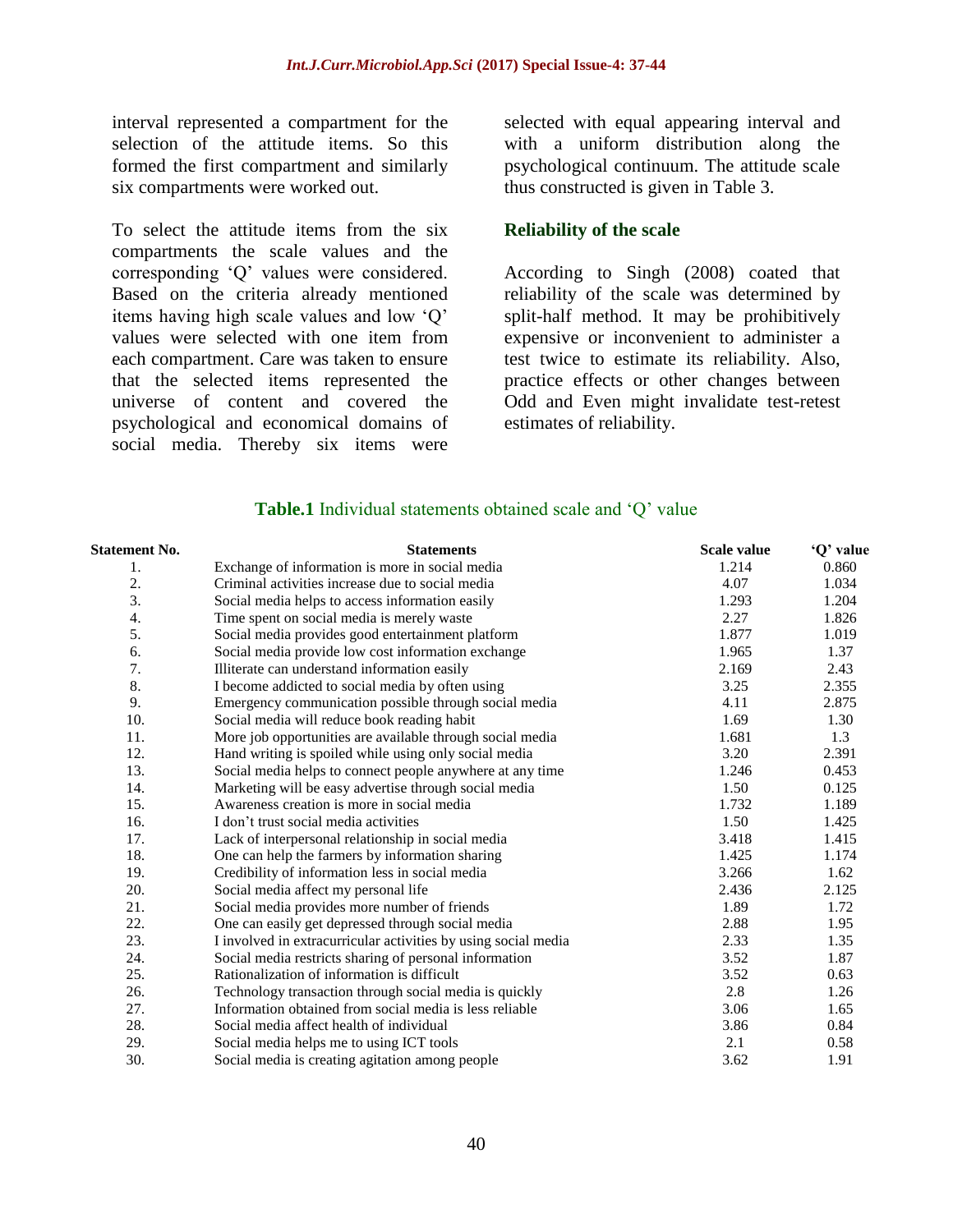| <b>Table.2</b> Computation of Equal Appearing Intervals |                  |              |                          |                    |                   |                 |                     |  |
|---------------------------------------------------------|------------------|--------------|--------------------------|--------------------|-------------------|-----------------|---------------------|--|
| S. No.                                                  | <b>Statement</b> | <b>Scale</b> | $\overline{\mathbf{Q'}}$ | Difference between | <b>Cumulative</b> | <b>Interval</b> | <b>Compartments</b> |  |
|                                                         | No.              | value        | value                    | successive 'scale' | value             |                 |                     |  |
|                                                         |                  |              |                          | value              |                   |                 |                     |  |
| 1.                                                      | 9                | 4.11         | 2.875                    | 0.04               | 0.04              |                 | $\bf I$             |  |
| 2.                                                      | $\overline{2}$   | 4.07         | 1.034                    | 0.21               | 0.25              | 0.482           |                     |  |
| 3.                                                      | 28               | 3.86         | 0.84                     | 0.24               | 0.49              |                 |                     |  |
| 4.                                                      | 30               | 3.62         | 1.91                     | 0.1                | 0.59              |                 |                     |  |
| 5.                                                      | 24               | 3.52         | 1.87                     | $\mathbf{0}$       | 0.59              |                 |                     |  |
| 6.                                                      | 25               | 3.52         | 0.63                     | 0.102              | 0.692             |                 | $\rm II$            |  |
| 7.                                                      | 17               | 3.418        | 1.415                    | 0.152              | 0.844             |                 |                     |  |
| 8.                                                      | 19               | 3.266        | 1.62                     | 0.016              | 0.86              |                 |                     |  |
| 9.                                                      | $8\,$            | 3.25         | 2.355                    | 0.05               | 0.91              | 0.964           |                     |  |
| 10.                                                     | 12               | 3.2          | 2.391                    | 0.14               | 1.05              |                 |                     |  |
| 11.                                                     | 27               | 3.06         | 1.65                     | 0.18               | 1.23              |                 | $\rm III$           |  |
| 12.                                                     | 22               | 2.88         | 1.95                     | 0.08               | 1.31              | 1.446           |                     |  |
| 13.                                                     | 26               | 2.8          | 1.26                     | 0.364              | 1.674             |                 |                     |  |
| 14.                                                     | 20               | 2.436        | 2.125                    | 0.106              | 1.78              |                 | IV                  |  |
| 15.                                                     | 23               | 2.33         | 1.35                     | 0.06               | 1.84              | 1.928           |                     |  |
| 16.                                                     | $\overline{4}$   | 2.27         | 1.826                    | 0.101              | 1.941             |                 |                     |  |
| 17.                                                     | $\overline{7}$   | 2.169        | 2.43                     | 0.069              | 2.01              |                 |                     |  |
| 18.                                                     | 29               | 2.1          | 0.58                     | 0.135              | 2.145             |                 | $\mathbf V$         |  |
| 19.                                                     | 6                | 1.965        | 1.37                     | 0.075              | 2.22              |                 |                     |  |
| 20.                                                     | 21               | 1.89         | 1.72                     | 0.013              | 2.233             |                 |                     |  |
| 21.                                                     | 5                | 1.877        | 1.019                    | 0.145              | 2.378             | 2.41            |                     |  |
| 22.                                                     | 15               | 1.732        | 1.189                    | 0.042              | 2.42              |                 |                     |  |
| 23.                                                     | 10               | 1.69         | 1.3                      | 0.009              | 2.429             |                 |                     |  |
| 24.                                                     | 11               | 1.681        | 1.3                      | 0.181              | 2.61              |                 |                     |  |
| 25.                                                     | 14               | 1.5          | 0.125                    | $\overline{0}$     | 2.61              |                 | VI                  |  |
| 26.                                                     | 16               | 1.5          | 1.425                    | 0.075              | 2.685             |                 |                     |  |
| 27.                                                     | 18               | 1.425        | 1.174                    | 0.132              | 2.817             |                 |                     |  |
| 28.                                                     | $\overline{3}$   | 1.293        | 1.204                    | 0.047              | 2.864             |                 |                     |  |
| 29.                                                     | 13               | 1.246        | 0.453                    | 0.032              | 2.896             | 2.892           |                     |  |
| 30.                                                     | $\mathbf{1}$     | 1.214        | 0.86                     | 1.214              | 4.11              |                 |                     |  |

# **Table.3** Final set of attitude items selected with corresponding S and Q values

| S. No. | <b>Statement</b><br>No. | <b>Statements</b>                                              | 'Scale'<br>value | $\mathbf{Q}$<br>value | Nature of the<br><b>Statements</b> |
|--------|-------------------------|----------------------------------------------------------------|------------------|-----------------------|------------------------------------|
|        | $\overline{2}$          | Criminal activities increased due to social media              | 4.07             | 1.034                 | Unfavourable                       |
| 2.     | 25                      | Rationalization of information is difficult in<br>social media | 3.52             | 0.63                  | Unfavourable                       |
| 3.     | 27                      | Information obtained from social media is less<br>reliable     | 3.06             | 1.65                  | Unfavourable                       |
| 4.     | 26                      | Technology transaction through social media is<br>quickly      | 2.8              | 1.26                  | Favourable                         |
| 5.     | 29                      | Social media helps me to using ICT tools                       | 2.1              | 0.58                  | Favourable                         |
| -6.    | 14                      | Marketing will be easy using through social<br>media           | 1.5              | 0.125                 | Favourable                         |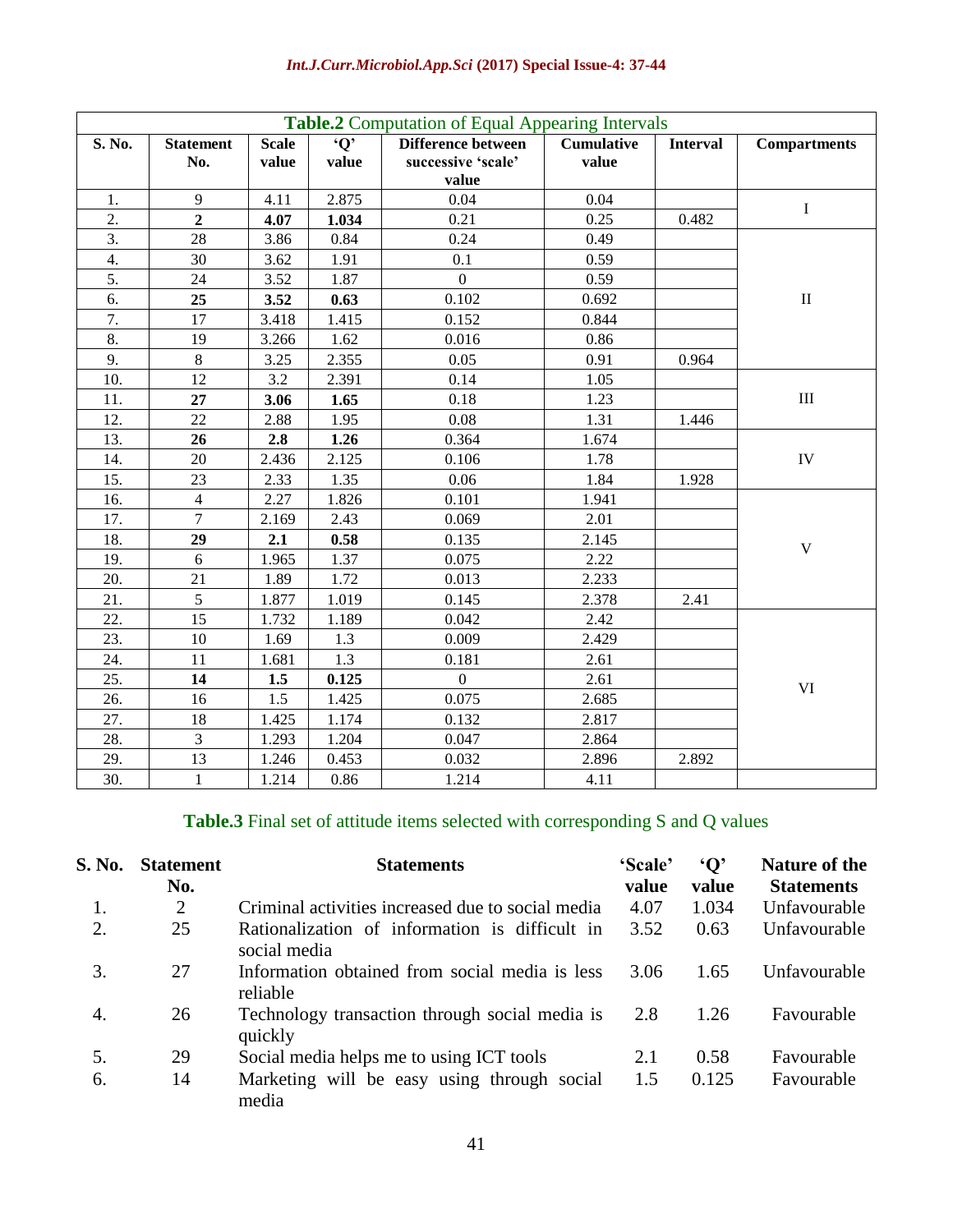An alternative approach is to correlate scores on one random half of the items on the test with the scores on the other random half. That is, just divide the items up into two groups, compute each subject's score on the each half, and correlate the two sets of scores. This is like computing an alternate forms estimate of reliability after producing two alternate forms (split-halves) from a single test.

The six selected attitude items were divided into two equal halves by odd-even method.

 $\Gamma_{XY} = \frac{\sum (x - \bar{X}) (y - \bar{Y})}{\left[\sum (x - \bar{X}) 2\right] \left[\left(\sum (Y - \bar{Y}) 2\right)\right]}$ Where,

 $X =$  one Pearson's score of the first half items (Odd)

 $\bar{X}$  = Mean score value of first half items

 $Y =$  One Pearson's score of second half items (Even)

 $\overline{Y}$  = Mean score value of second half items

The two halves were administered separately to 30 agricultural Professionals in a non-sample area. The scores were subjected to product moment correlation test in order to find out the reliability of the halftest. The half-test reliability coefficient 'r' was 0.55 which was significant at one per cent level of probability. Further the reliability coefficient of the whole test was computed using the Spearman-Brown Prophecy formula. The whole test reliability  $r_{tt}$  was 0.71. According to Singh (2008) when the purpose of the test is to compare the mean scores of two groups of narrow range a reliability coefficient of 0.50 or 0.60 would suffice. Hence the constructed scale is reliable as the  $r_{tt}$  was >0.60.

### **Content validity of the scale**

Content validation was carried out by subjecting the selected sex items to judges' opinion. The responses were obtained on a four-point continuum of most adequately covered, more adequately covered, less adequately covered and least adequately covered. Scores of 4, 3, 2 and 1 were given for the points on the continuum respectively. Totally 30 judges responded by sending their judgments. The mean score 2.5 was fixed as the basis for deciding the content validity of the scale. If the overall mean score of the attitude items as rated by the judges was above 2.5 the scale will be declared as valid and if not otherwise. In the present case the overall mean score was worked out as 3.39 and therefore the constructed attitude scale is said to be valid.

#### **Administration of the scale**

The six attitude items selected were arranged randomly in order to avoid biased responses. The scale was administered on a five point continuum as strongly agree, agree, undecided, strongly disagree and disagree. The scores for favourable statements were given as strongly agree- 7, agree- 5, undecided- 4, disagree- 3 and strongly disagree- 1. For unfavourable statements the scoring procedure was reversed. The score obtained for each statement was summed up to arrive at the attitude score for the respondents. The score ranged from 42 (maximum) to 6 (minimum). The responses were grouped as less favourable, moderately favourable and highly favourable based on the cumulative frequency method.

The various methods available for constructing an attitude scale, Equal Appearing Interval method scaling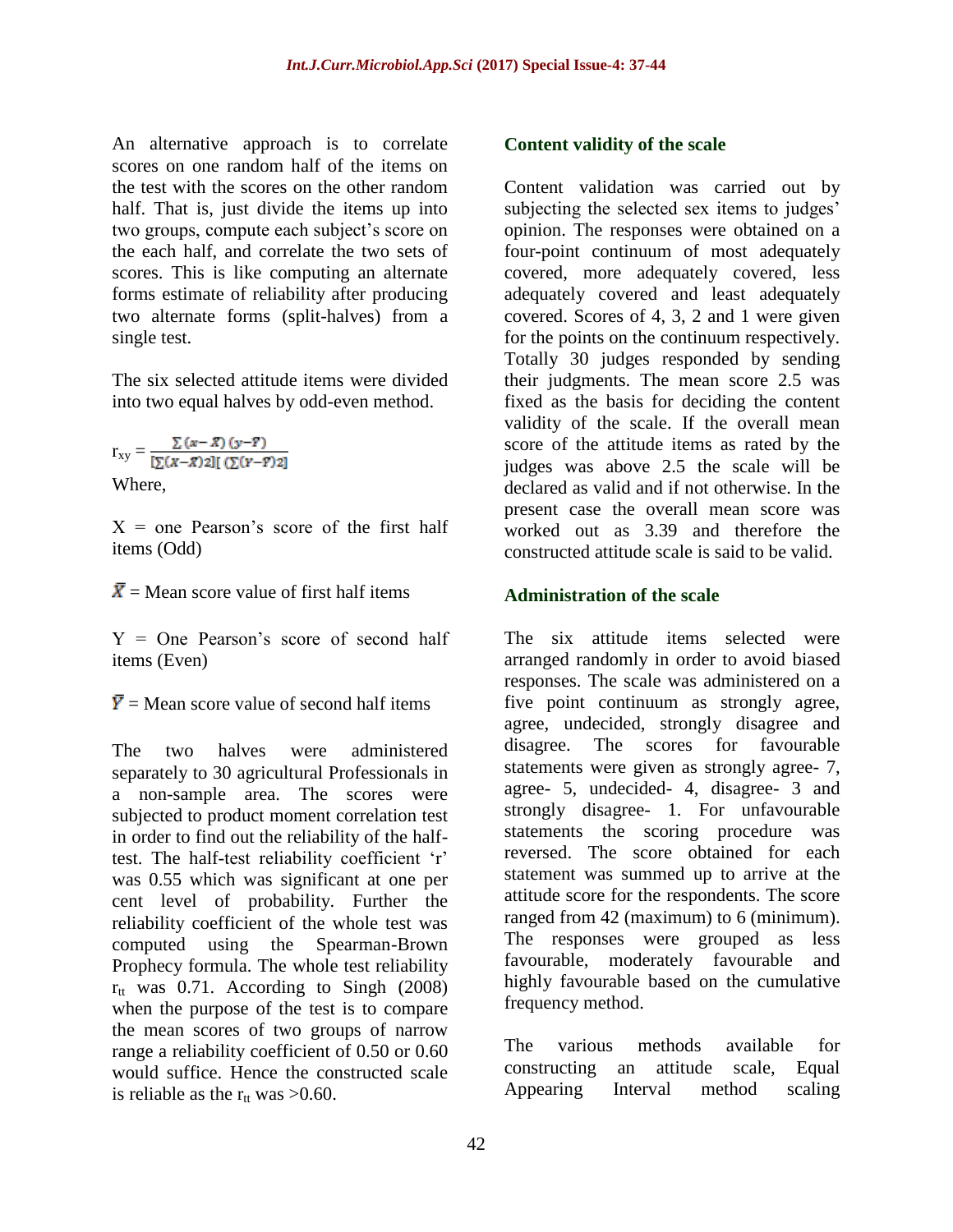technique was used in this study to measure the attitude of agriculture Professionals towards social media. The reliability and content validity of the statements assessed. Reliability co-efficient should be between from 0.5 to 1 is considered as reliable. The result 0.71 this test is more reliable. Hence selected statement through equal appearing interval, the reliability test value shows the Scale "reliable" with Statement number 2, 25, 27, 26, 29 and 14.

## **References**

- Bodle, R., 2011. Social Learning with Social Media: Expanding and Extending the Communication Studies Classroom, in C. Wankel (Ed.) Teaching Arts and Science with the New Social Media. Cutting-edge Technologies in Higher Education, Vol. 3, (pp. 107-126). UK, Emerald Group Publishing Limited.
- Boyd, D., Golder, S., and Lotan, G. 2010, January. Tweet, tweet, re tweet: Conversational aspects of re tweeting on Twitter. HICSS-43. IEEE: Kauai, HI.
- Brady, K. P., Holcomb, L. B., and Smith, B. V. 2010. The use of alternative social networking sites in higher educational settings: A case study of the e-Learning benefits of Ning in education. *Journal of Interactive Online Learning, 9*(2), 151–170.
- Edwards L. Allen, 1969. Techniques of attitude scale construction. Vakils, Feffer and Simons Private limited, Bombay, India, pp 83-117.
- Espuny, C., Gonzalez, J, Lleixà, M and Gisbert, M. 2011. University Students Attitudes Towards and Expectations of the Educational Use of Social Networks. In: The Impact of Social Networks on Teaching and Learning [online monograph]. Revista de Universidady Sociedad del

Conocimiento (RUSC). Vol. 8, No 1, pp. 186-199. See online: http://rusc.uoc.edu/ojs/index.php/rusc/ article/view/v8n1-espuny-gonzalezlleixa-gisbert/v8n1-espunygonzalezlleixa-gisbert-eng.

- Grosseck, G., 2011. To use or not to use web 2.0 in higher education? Procedia - Social and Behavioral Sciences In World Conference on Educational Sciences, Vol. 1, No. 1. (4-7 February 2009), pp. 478-482.
- Hamid, S., Chang, S., & Kurnia, S. 2009. Identifying the Use of Online Social Networking (OSN) in Higher Education. Kevin P. Brady, Lori B. Holcomb, and Bethany V. Smith. (2010), The Use of Alternative Social Networking Sites in Higher Educational Settings: A Case Study of the ELearning Benefits in Education, Journal of Interactive Online Learning. [www.ncolr.org/jioz.](http://www.ncolr.org/jioz)
- Hew, K. F., 2011. Students' and teachers' use of Facebook. Computers in Human Behavior, 27(2011), 662- 676.doi:10.1016/j.chb.2010.11.020.
- Honeycutt, C., and Herring, S. C. 2009. Beyond micro blogging: Conversation and collaboration via Twitter. Systems Sciences, 1-10. Presented at the HISS '09 42nd Hawaii International Conference on Systems Sciences, Big Island, HI.
- Junco, R., 2012a. The relationship between frequency of Facebook use, participation in Facebook activities, and student engagement. Computers & Education, 58(1), 162-171.
- Junco, R., Heiberger, G and Loken, E. 2010. The effect of Twitter on college student engagement and grades.
- Silius, K., Miilumäki, T., Huhtamäki, J., Tebest, T., Meriläinen, J. and Pohjolaine, S. 2010. Students' Motivations for Social Media